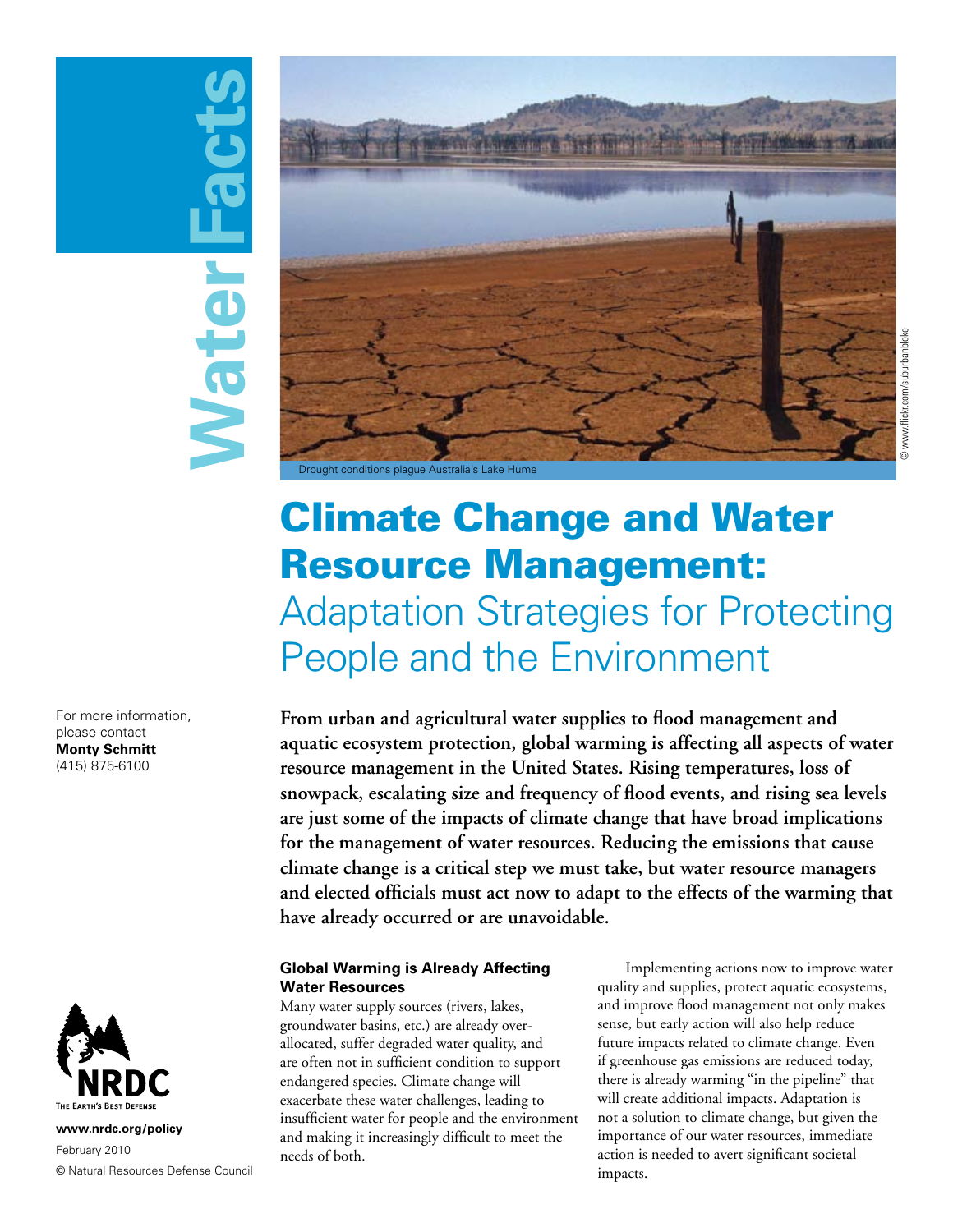# **Water Facts**

## **Manage For Droughts and Decreased Water Supplies**

The past is no longer a reliable tool for predicting future precipitation patterns. Although droughts are nothing new, global warming is predicted to not only increase the frequency and intensity of droughts but also effectively create ongoing drought-like conditions in parts of the United States.<sup>1</sup> Some areas, particularly in the West and Southwest, are expected to get less precipitation. By elevating temperatures, increasing evaporation rates, and extending dry seasons, even existing rainfall patterns will yield less in terms of useable water supplies.

Ironically, global warming is also predicted to increase the frequency and intensity of storm events, which will in some cases provide more overall rainfall. However, intense rain events often deliver too much water at once, causing water to runoff instead of soaking into the ground, thereby making it harder to manage for water supply. These combined climate change related effects will decrease water supplies in regions across the country.



Fortunately, because western communities have been adapting for decades to meet the needs of growing populations in an arid landscape, a wide array of management tools are already wellestablished, such as water recycling, conservation, and improved groundwater management. However, given the scale and scope of the impacts climate change will have across the entire country, it will be essential to identify solutions that are cost-effective, quickly implementable, and environmentally beneficial—and that are effective in the face of additional warming. For example, water conservation and wastewater recycling will be more resistant to the impacts of climate change than tools such as new surface storage facilities and river diversions, which will be affected by increased evaporation and, in areas, reductions in total precipitation. It is also important that solutions provide multiple benefits, such as where

increased water use efficiency also reduces the amount of energy used (and carbon emissions) because less water is transported, heated, and treated. The following recommendations are intended to guide the development of water supply response measures:

**Implement water use efficiency first.** Maximizing water use efficiency is one of the most cost-effective measures communities can quickly implement to protect water supplies while also reducing energy use and global warming pollution.<sup>2</sup>

■ *Use climate-smart water management tools*. Tools such as groundwater banking and water recycling may perform better in a warmer future, while those that rely on historical hydrology (e.g., river diversions and surface storage) are likely to perform less effectively in the future.<sup>3</sup>

**Prioritize multi-beneficial approaches.** Adaptation measures that address multiple impacts, such as source water protection, smart growth, and low impact development can benefit not only water supply, but also interrelated issues including water quality, fish and wildlife habitat, flood management, reduced energy consumption, and reduced global warming pollution.

**nitegrated regional water management.** Employing a regional planning approach can capitalize on solutions that benefit a broad range of issues, stakeholders, and agencies and therefore will probably have wide support and the ability to broadly distribute implementation costs.4

**Factor in energy use.** Each component of water use, from transport and treatment through distribution, can require energy. Energy consumption and efficiency need to be considered in response planning to ensure solutions are not exacerbating the basic problem of carbon emissions.<sup>5</sup>

**N***Water system reoperation*. Regional water supply systems are often interconnected by tributary rivers and canals. Reoperating water supply systems for improved flood control and stormwater management can buffer climate-related impacts by distributing the effect of changes in hydrology over a wider area.

■ Factor climate change into feasibility analyses and project *design.* Evaluations of potential surface storage and other facilities should take into account the effects of climate change on likely future hydrology, demand, economic analyses of alternatives, and potential environmental impacts.

**Incorporate the need for flood management.** Because most dams serve both water supply and flood management roles, increasing downstream flood protection can enable existing dams to be operated for increased water supply. Improved flood management should be incorporated as a multi-beneficial tool for water supply management.<sup>6</sup>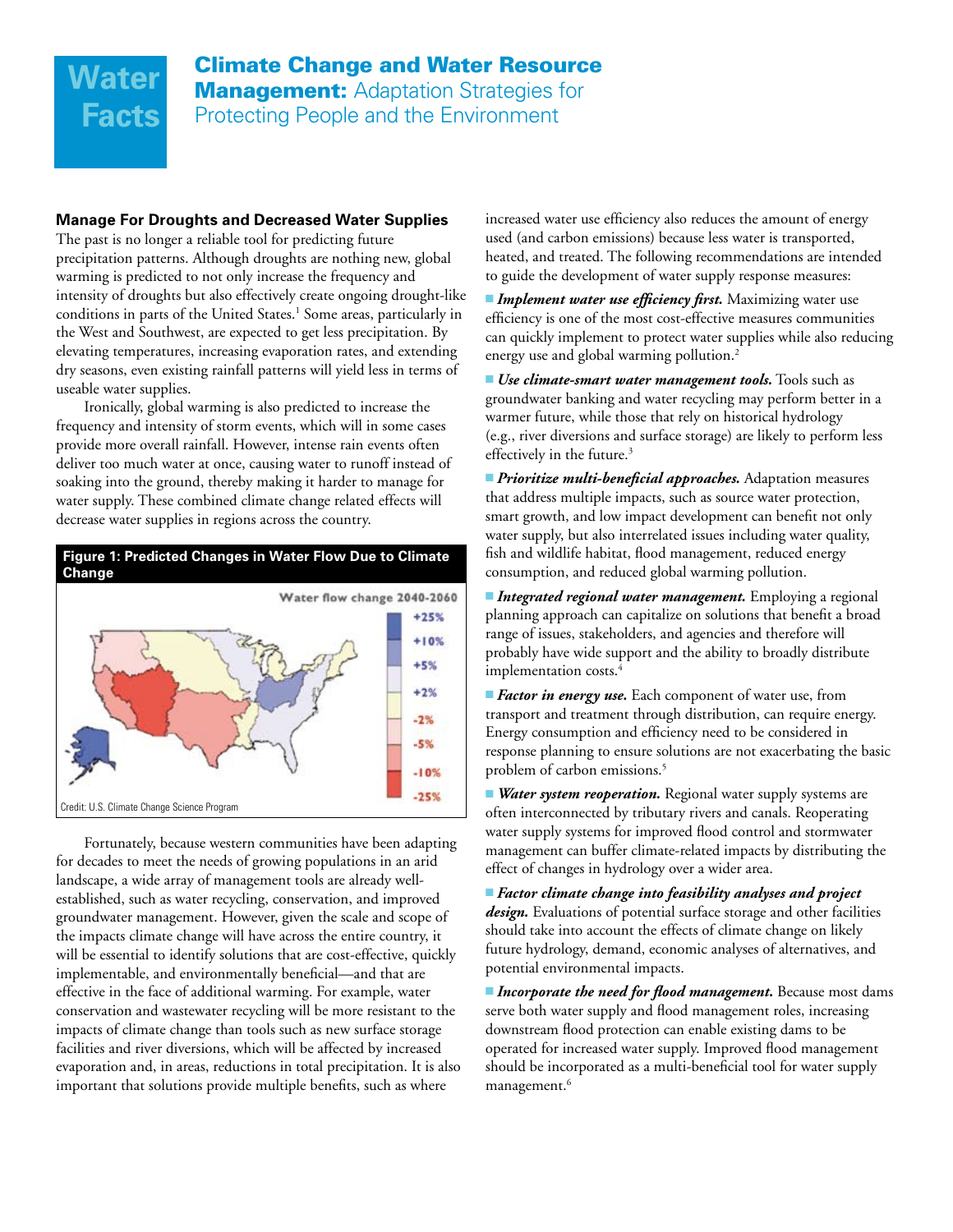

#### **Protect Aquatic Ecosystems**

Global warming threatens to permanently alter wetland and riverine ecosystems through fundamental changes in hydrology and temperature. Already stressed by decades of habitat loss, water supply diversions, and polluting runoff, climate change may be the final straw imperiling many fish and wildlife populations. Increases in temperature alone will drastically reduce cold water habitat for salmon and trout species, threatening the extinction of fish populations throughout the United States.7 Failure to restore and protect aquatic habitats will result in declining wildlife populations and lead to new listings under the Endangered Species Act. This will in turn result in a new wave of water resource conflicts pitting protection of species against the need for water supplies, thereby undermining water resource management in general. Taking the following steps to restore and support aquatic ecosystems will help mitigate the impacts of climate change and reduce the conflicts between water supply and wildlife protection:<sup>8</sup>

■ Provide for at least the minimum flows, as well as temperatures, necessary to support basic ecosystem functions in water resource planning.

■ Plant trees and reduce hardscape in cities to cool urban waterways.

 $\blacksquare$  Remove barriers to upstream migration and provide the necessary flows to enable fish access to the upper watersheds where temperatures are cooler.

Restore degraded rivers and floodplain habitats to provide wildlife corridors through urbanized areas and critical habitat for sensitive species.

■ Protect existing wetlands, headwaters, and forests from development and degradation and restore previously existing wetlands where possible to provide habitat and improve stream hydrology.

#### **Improve Flood Management and Public Safety**

Experts predict that global warming will increase the frequency and intensity of flood events. Today, flood managers must consider challenging issues such as the potential loss of life from floods, the skyrocketing cost of flood damages, the massive pollution and waste generated by damaging floods, and the competition between operating dams for flood safety and water supply. Climate change will only increase these challenges. Across the nation, land use development in floodplains has put millions of people and billons of dollars in infrastructure at risk. To date, state and federal agencies have been slow to react to these challenges and to provide guidance to change floodplain management. However, events like Hurricanes Katrina and Rita and recent floods in the Midwest are forcing elected officials and agencies to recognize the need for action and to begin discussing major policy changes. The following adaptation recommendations can improve public safety while providing additional benefits to water supply and wildlife:<sup>9</sup>

Require the Army Corps of Engineers and the Federal Emergency Management Agency (FEMA) to incorporate the effects of climate change in analyses of future flood risk, including the ongoing national effort to revise the 100-year flood maps.

 $\blacksquare$  Pass federal legislation increasing the requirements for flood insurance for development using federally backed loans from the current 100-year level to a 200-year or greater level of protection.

■ Overhaul the federal flood insurance program to strongly discourage development in the 100-year floodplain.